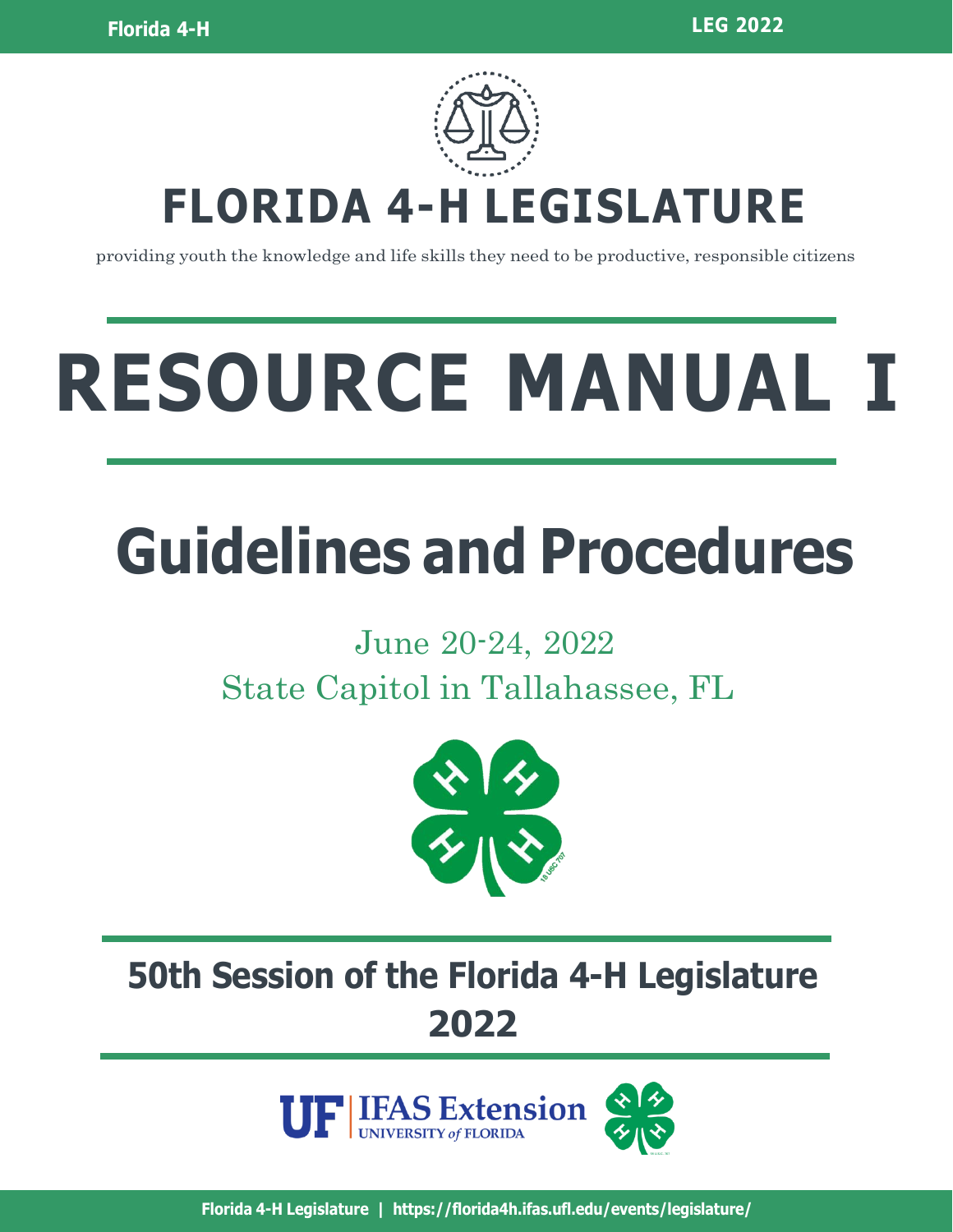

providing youth the knowledge and life skills they need to be productive, responsible citizens

## **RESOURCE MANUAL I**

Edited By:

Kelsey Cook, Steering Committee Chair and Duval County 4-H Extension Agent Charlie Poliseno, Steering Committee Member and Hillsborough County 4-H Extension Agent Sara Brake, Steering Committee Member Brooke Adams, 2022 Youth Planning Committee Chair



The Institute of Food and Agricultural Sciences (IFAS) is an Equal Opportunity Institution authorized to provide research, educational information and other services only to individuals and institutions that function without regard to race, color, sex, age, disability or national origin. U.S. Department of Agriculture, Cooperative Extension Service, University of Florida, IFAS, Florida A. & M. and University Cooperative Extension Program cooperating.

COOPERATIVE EXTENSION SERVICE, UNIVERSITY OF FLORIDA, INSTITUTE OF FOOD AND AGRICULTURAL SCIENCES, Tom Obreza, interim- Director, in cooperation with the United States Department of Agriculture, publishes this information to further the purpose of the May 8 and June 30, 1914 Acts of Congress; and is authorized to provide research, educational information and other services only to individuals and institutions that function with non-discrimination with respect to race, creed, color, religion, age, disability, sex, sexual orientation, marital status, national origin, political opinions or affiliations. The information in this publication is available in alternate formats. Single copies of extension publications (excluding 4-H and youth publications) are available free to Florida residents from county extension offices.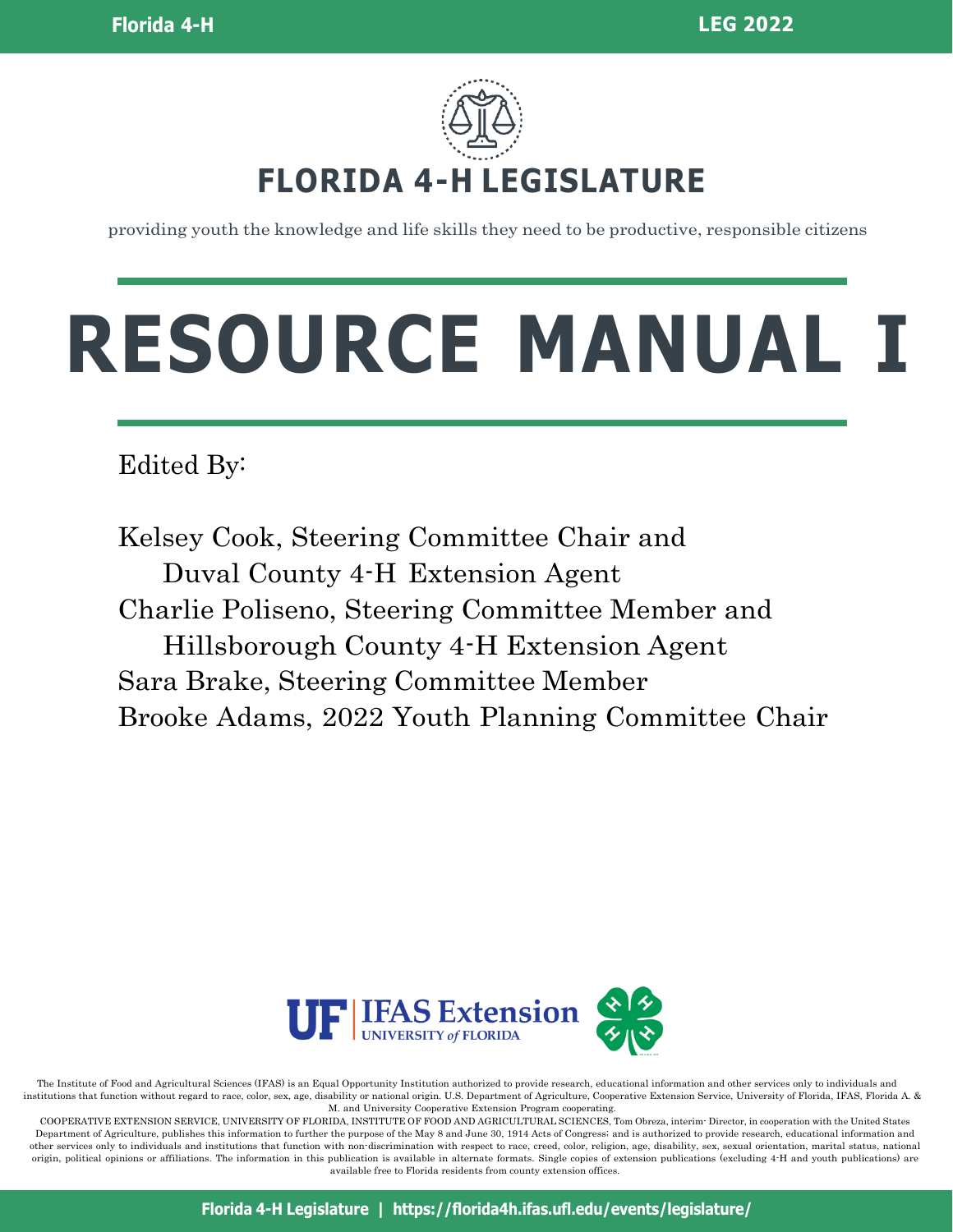#### **1. Explanation of Legislative Sessions**

The Legislative sessions in the Senate and House of Representatives will be held on Tuesday, Wednesday and Thursday. There will be limited time for debate in the chambers. Time is at a premium. It is important for every legislator to understand what is happening so time will not be wasted.

#### **2. Session Procedure**

Senators and Representatives will be assigned seats in the chambers. The President of the Senate and the Speaker of the House will preside over their respective chambers.

#### a. Joint Opening Session (Tuesday Morning)

The joint opening session is the ceremonial opening session for 4-H Legislature. All delegates meet in the House chambers. The purpose is to provide a forum and an opportunity for the Governor or his/her appointed representative and/or other dignitaries to speak to the delegates. During this session delegates are sworn in. Also, there may be, when appropriate, special "joint resolutions," proclamations or other special presentations made to honor or recognize supporters or friends of Florida 4-H and/or the Florida 4-H Legislature program.

#### b. Session 1 (Referring Bills To Committee, Tuesday)

Once the opening session is called to order, and after the thought for the day and pledges, the presiding officer calls upon the Clerk of the House or the Secretary of the Senate to read the first bill (by title only). The Speaker of the House or President of the Senate will refer a bill to a specific committee. The clerk or secretary continues reading each bill by title only and the Speaker of the House or President of the Senate will refer each bill to the appropriate committee, this process continues until all bills have been referred to a committee. This is the "first reading" of a bill.

After all of the bills are referred to committee, the House and Senate sessions are recessed if there is no further business. Legislators then report to the First Committee Meeting. Lobbyist will report for the Lobbyist Meeting.

#### c. Session 2 (Wednesday)

Once the second legislative session is called to order, the presiding officer asks the clerk or secretary to "unlock the machines" and ask "legislators to vote." Then the clerk or secretary will announce if there is a quorum present. The thought for the day and pledge are presented. The presiding officer asks the clerk or secretary to announce the "Bill Calendar."

Then the presiding officer calls upon the Clerk to read the first bill on the calendar, noting changes made in the committee. This is the "second reading" of a bill.

The presiding officer recognizes the Bill Sponsor who then has  $2 - 3$  minutes to present his/her bill. This is the time to explain the bill and why it should be passed.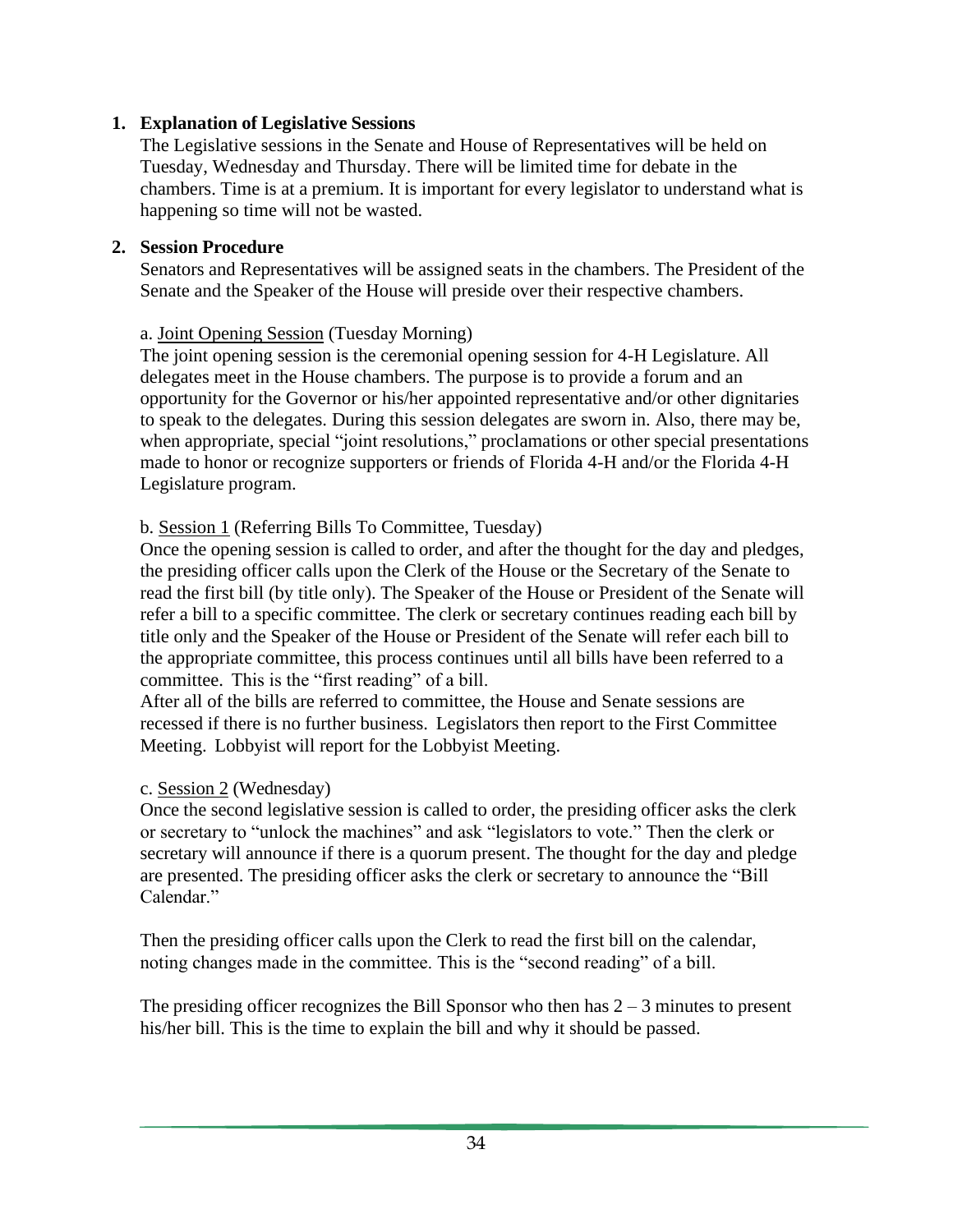The presiding officer announces the time limit for non-debatable, technical questions of the Bill Sponsor and recognizes legislators who have questions. The Bill Sponsor may choose to answer the questions or not.

The presiding officer announces the number of rounds of con/pro debate and the time limit. Debate then begins with the presiding officer recognizing a con speaker. The con speaker has X minutes (usually three (3) minutes) to present negative arguments; if the con speaker finishes speaking before time is called, he/she may yield his/her time to a "like" speaker.

Note: After the round of negative/con speakers concludes, a round of pro debate begins. A speaker in favor of the bill is recognized and allowed X minutes (usually three (3) minutes). The pro speaker may speak for X minutes or yield his/her time to a "like" speaker.

This pattern of rotation continues until three con/pro rounds of debate are completed. If there are NO amendments, the bill sponsor is given three (3) minutes to summarize and make a closing statement after the debate has ended. He or she then moves that the bill be read for a third time by title only and placed on final passage.

The presiding officer asks for objections to the motion (usually there are none since this is a formality) and then asks the clerk to read the bill by title only. This is the "third reading" of the bill.

If there are amendments to the bill (which must have been submitted in writing to the Clerk of the House or Secretary of the Senate prior to the debate) they are then dealt with following the same procedure as above. The amendment sponsor is allowed to present the amendment and con/pro rounds of debate follow as above. The only difference is that less time and number of rounds of debate is allowed. After debate on each amendment presented from the floor is concluded, each amendment is voted upon.

After all amendments are disposed of, the vote will be taken on the bill as amended. The Bill Sponsor is given three (3) minutes to summarize and make a closing statement. The Bill Sponsor then moves that the bill be read for a third time by title only and placed on final passage, noting changes made by passed amendments. A majority vote is required for passage.

Bills will continue to be brought to the floor following the procedures above and as outlined in section G. of this manual, RULES & PARLIAMENTARY PROCEDURES.

When the same bill passes in both the House and Senate in the exact same language it may be presented to the Florida 4-H Governor for action — the Governor may sign the bill, allow the bill to become law without his/her signature or the Governor may veto the bill.

If a bill passes in both the House and Senate but the language is not the same then it may be referred to a Conference Committee to determine if a compromise "Conference Bill"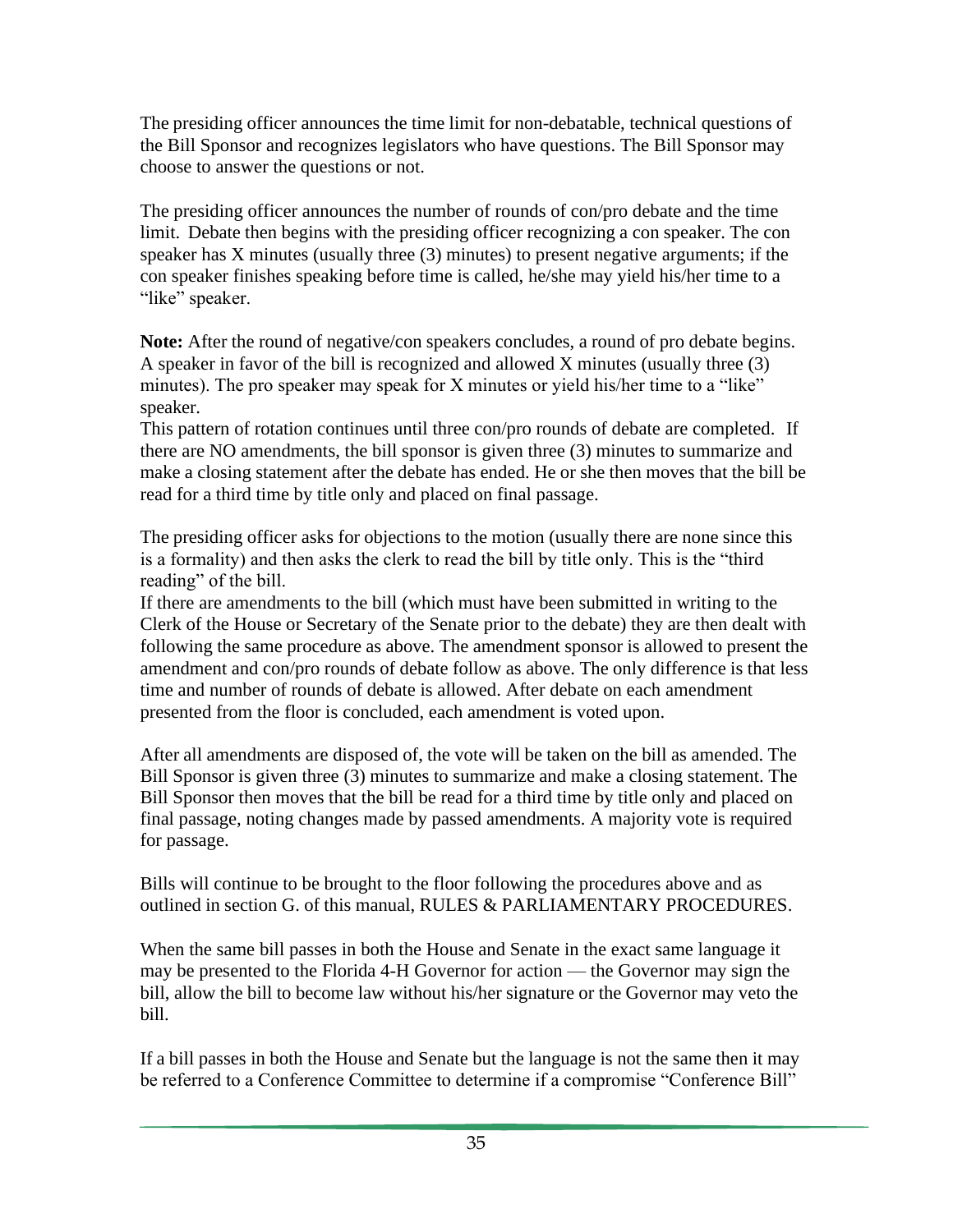can be agreed upon. The Conference Bill is then presented in the House and Senate for passage. If it passes in both the House and Senate, it is presented to the Governor for consideration.

Legislative Sessions may be recessed for breaks, lunch and at the end of the day. The presiding officer will reconvene the session following recesses.

d. Session 3 (Thursday)

The Presiding Officer reconvenes the session and bills continue to work through the system. If the Governor has vetoed any bills, the House and Senate may choose to attempt to "override the Governor's veto."

At the end of the session the Florida 4-H Legislature will be adjourned.

e. Ceremonial Adjournment Of The Florida 4-H Legislature Session (Thursday Afternoon) The Florida 4-H Legislature adjourns with a ceremonial procedure. "Sine die" refers to final adjournment of a legislative session. The term is sometimes used to denote the ceremony involving the dropping of white handkerchiefs, which symbolizes the end of a regular session.

By tradition, the Florida House and Senate adjourn their legislative sessions at the same time. In the Old Capitol building, the presiding officers could not see each other. So the Sergeants at Arms for each body would stand in the doorway of their chamber and drop handkerchiefs simultaneously. The Senate President and Speaker of the House waited for this cue and then each rapped the gavel at the same time.

After the introduction of telephones, the "handkerchief dropping" became symbolic. In the New Capitol building, the Senate President and the Speaker of the House have a clear view of each other, but the "handkerchief dropping" tradition continues.

#### **3. Special Committees**

#### a. Rules Committee

The Senate and House shall each have a Rules Committee. The President of the Senate and House Speaker will preside over their respective committees. All committee chairpersons serve as Rules Committee members. The Rules Committee will convene at a time stated by the presiding officers.

#### Purpose:

The function of the Rules Committee will be to determine the calendar (bills in order of debate) for each chamber.

#### b. Conference Committee

A joint rules committee will meet to streamline companion bills passed in both the House and Senate. If there are any differences in the bills, the joint rules committee will attempt to "hammer out" the differences and compromise to create a "Conference Bill" that can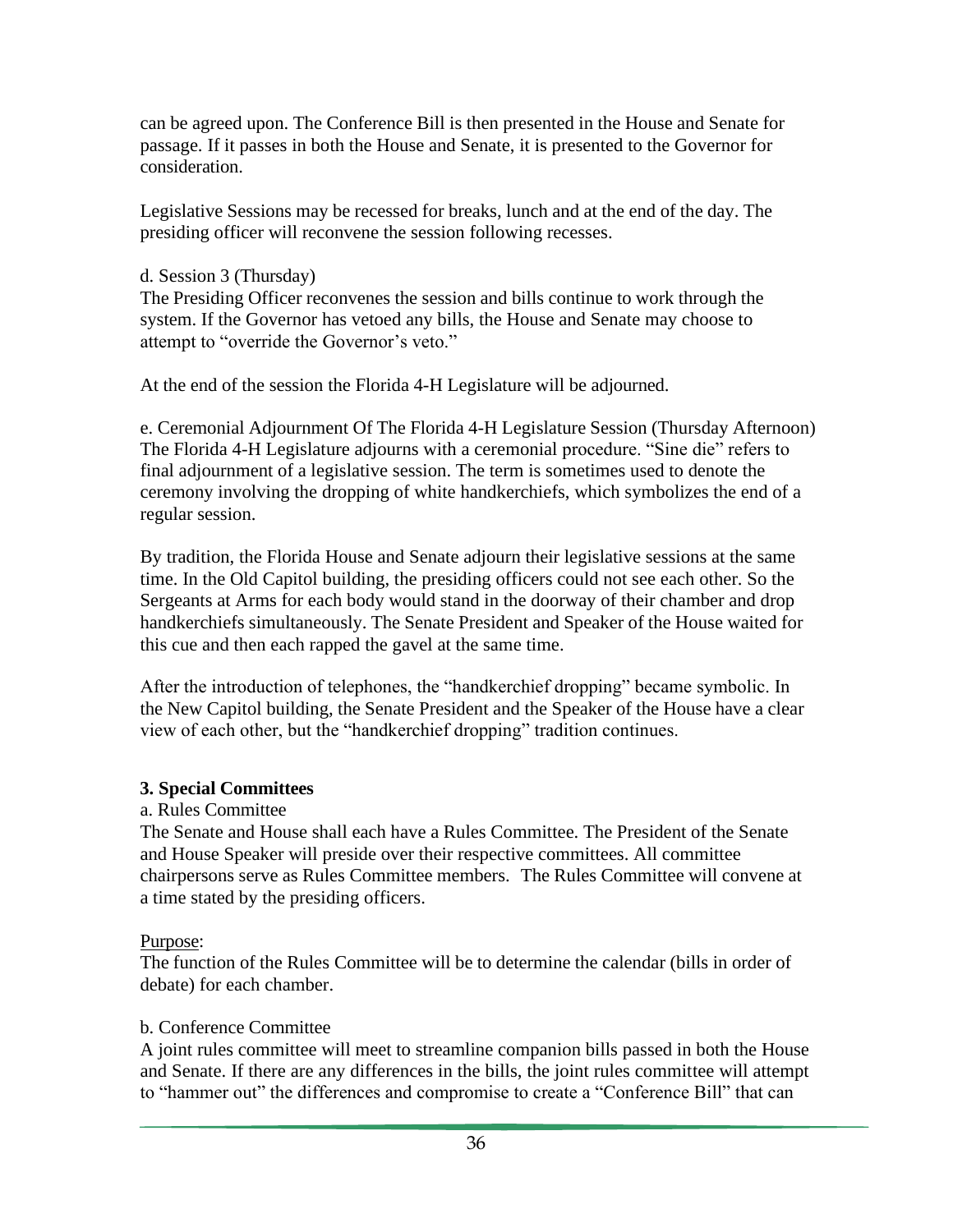be presented for vote in the House and in the Senate. A "Conference Bill" that passes both the House and Senate is then presented to the 4-H Governor for his/her consideration.



#### **1. Proper Procedures**

Following are the rules and parliamentary procedures under which the Florida 4-H Legislature will operate. It is important for delegates to study these procedures and know how to function.

These rules and the parliamentary procedure may vary from those you may be familiar with and/or have used in other situations.

The Florida 4-H Legislature uses a combination of rules and procedures that have been adapted from "Roberts Rules of Order," "League of Women Voters," the Florida Senate Rules and the Florida House Rules. These rules and procedures have been streamlined and designed to expedite logistics for this event. These are the approved/official rules and procedures to be used for Florida 4-H Legislature.

#### **2. Duties Of The Presiding Officer**

- 1. The presiding officer in each of the chambers is:
	- Senate: President of the Senate
	- House of Representatives: Speaker of the House
- 2. The Senate President, the Speaker of the House or the Legislature Planning Committee Chair may designate a member of the Legislature Planning Committee to preside.
- 3. The Senate President and Speaker of the House are members of their respective chambers, and so can vote on all legislation; however, this is usually reserved for the breaking of a tie vote.
- 4. The presiding officer takes the chair at the prescribed time, calls the members to order, and ascertains the presence of a quorum.
- 5. The Presiding officer presents the order of business and maintains decorum in the chamber.

#### **3. Meaning of Gavel Raps**

Members must understand and respond promptly when the presiding officer raps the gavel.

1 rap – The chamber will come to order.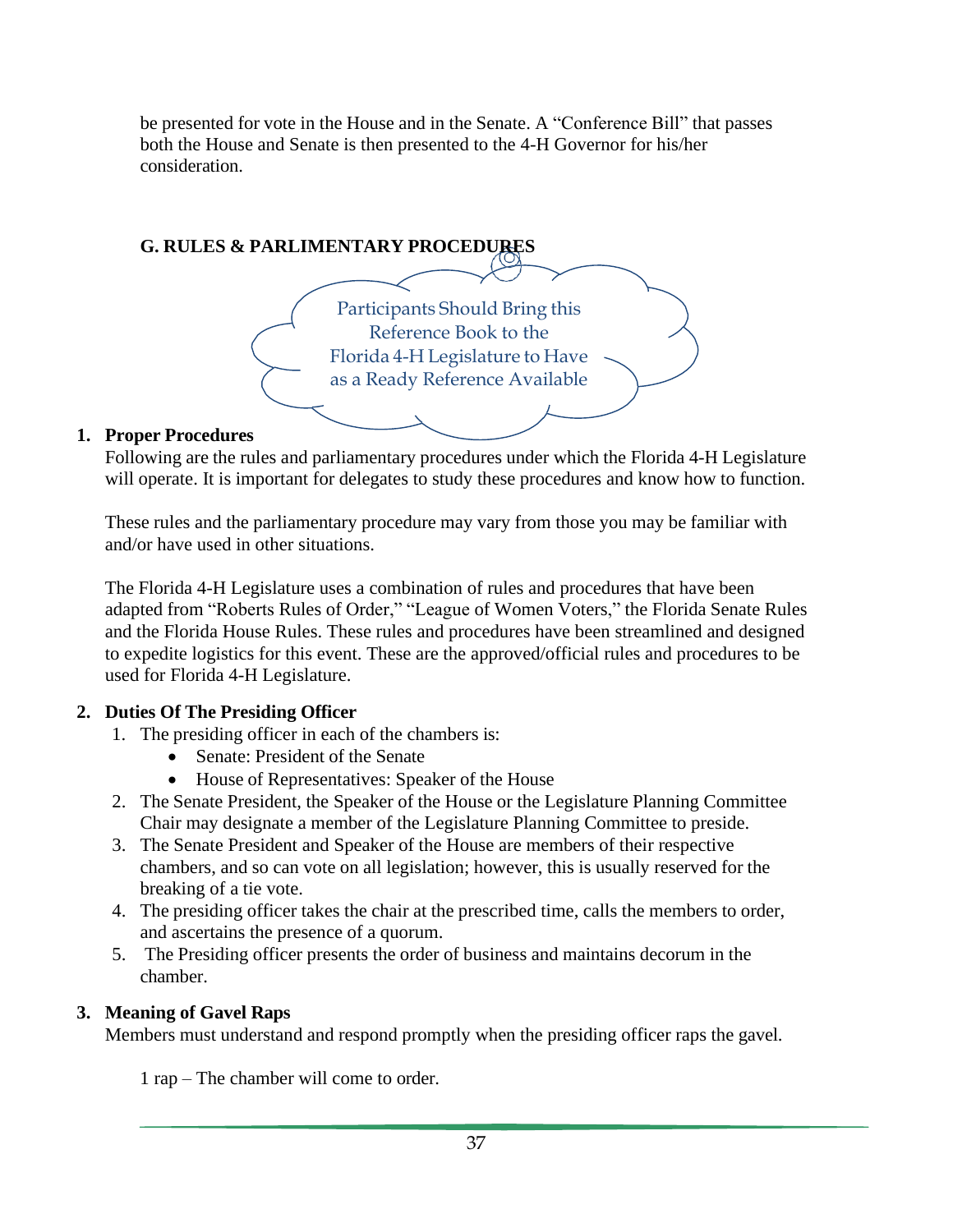2 raps – Members will rise.

3 raps – Members stand and applaud (usually when a guest enters the chamber – continue until one (1) rap brings order).

#### **4. Decorum And Debate**

1. When a legislator wants to speak, he or she will stand and address the "presiding officer" by saying:

Senate: "Mr. President" / "Madame President" House: "Mr. Speaker" / "Madame Speaker"

- 2. When recognized, a member shall say (a) his or her name; and (b) county.
- 3. If a member doesn't follow this rule, the 4-H legislator may be ruled out of order and is likely to lose the right to speak.
- 4. When two or more 4-H legislators stand at the same time, the presiding officer will decide who is to speak first and that decision will be final.
- 5. The sponsor of a bill shall have the right to make opening and closing remarks in debate on the floor of the chambers. So, a bill sponsor should be prepared.
- 6. When a legislator is recognized by the presiding officer and obtains the floor, he or she may not be required to yield the floor unless desired, except at the direction of the presiding officer.
- 7. Once the presiding officer has set the time limit for debate the member speaking must "yield his/her time" by saying "I yield my time to a like speaker," or "I yield my time to (specific member's name)" in order to continue that round of debate. However, the presiding officer may or may not allow the "yielding of time to a specific member." If time is not yielded, the presiding officer states "Time was not yielded" and the debate is ended or reverts to the opposing view.
- 8. When a legislator is recognized by the presiding officer and obtains the floor, his/her remarks must pertain to the subject under debate, avoiding personal comments about others. Failure to do so will result in the presiding officer calling the legislative member out of order and the member loses his/her right to speak. A member continuing to speak improperly may be ordered to take a seat by the presiding officer.

#### **5. Voting**

1. The presiding officer may take any vote by voice vote. This will be done by asking those who are voting for the proposition to signify by saying "Aye." Then those against the proposition will signify by saying "Nay." If the presiding officer is in doubt as to the outcome, he/she may proceed by asking for a standing vote of those "For" and "Against." The count then determines the outcome.

A member/legislator who is unsatisfied with a voice vote may call for "division" which allows for a standing vote. The presiding officer then has the discretion to ask for a standing vote.

- 2. Vote Required for Passage of Motions see the section on motions.
- 3. Vote Required for Passage of Motions regarding Amendments to the State Constitution  $-2/3$  of those voting.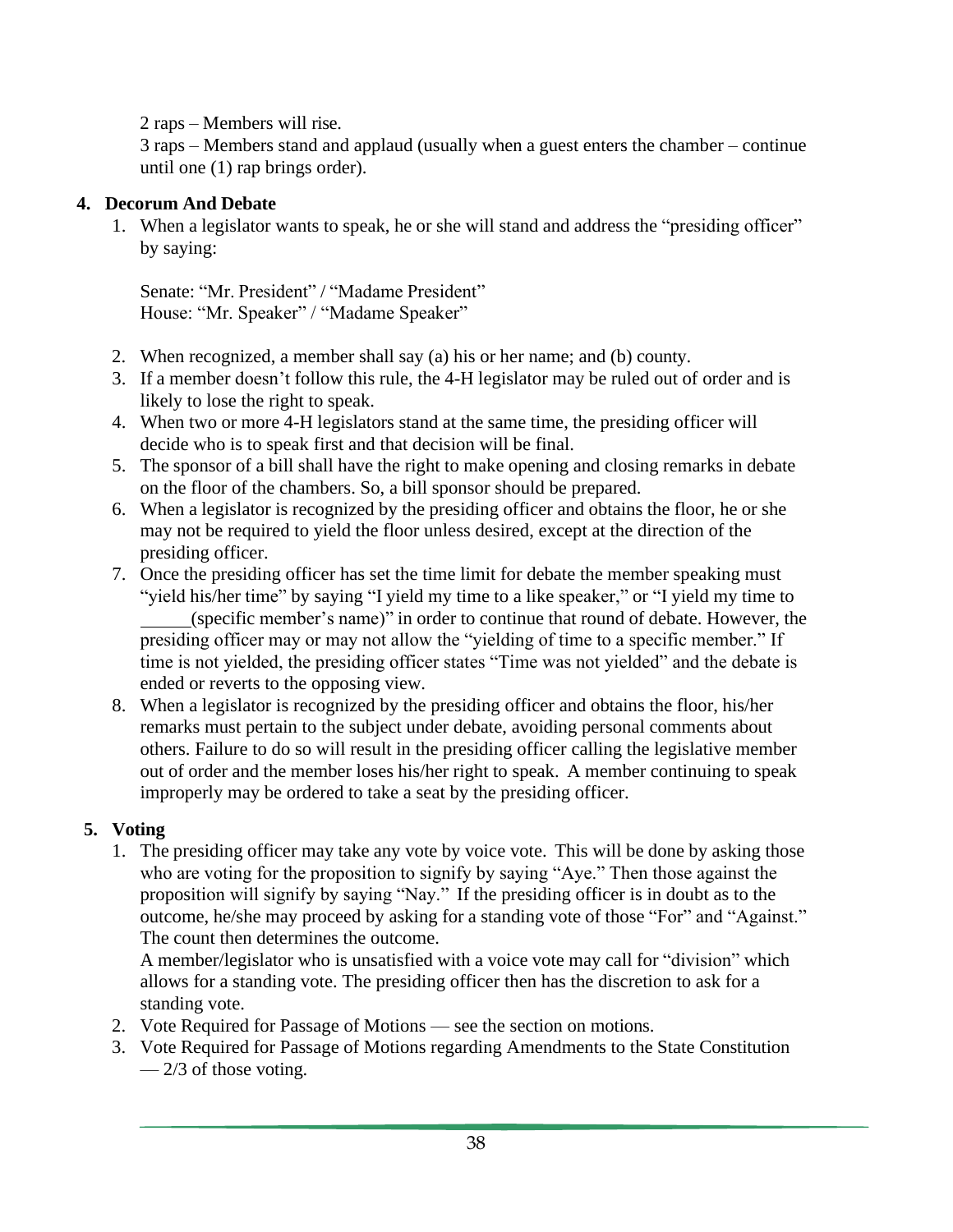4. Other forms of voting called for by division may be deemed appropriate by the presiding officer with approval of adult advisor.

#### **6. Motions: Meanings And Effect**

Any legislator may make any motion by addressing the presiding officer in the usual manner and then stating the motion.

When a motion has been made, the presiding officer shall state it to the membership for consideration, and the membership shall proceed to consider it and then cast their vote for or against the motion.

The presiding officer may permit the "mover" and one opponent of the motion  $1 - 3$  minutes each to debate those motions, which are, in fact, debatable.

1. Main or Principal Motion

When a motion is made, the presiding officer shall restate it; if in writing, it shall be read aloud by the clerk. At the discretion of the presiding officer, every motion and/or amendment may be required in writing. Passage of a bill is an example of a main motion.

- 2. Subsidiary Questions
	- a. Amendment (Vote required Majority) Any main motion may be amended. An amendment must also conform to the subject matter of the main motion. Only one amendment to an amendment can be offered.
	- b. To Convene the Committee of the Whole (Vote required  $-2/3$ ) This, in effect, allows the entire chamber to enter into informal discussion without formality other than recognition by the chair.
	- c. End debate (Vote Required Majority) This is an important motion. If demanded by a vote of a majority of the members present, its effect shall be to cut off all debate and bring the House to a direct vote, first upon the pending amendments, if there are any in their order, and then on the main question.
	- d. To Lay on Table (Vote Required Majority) Its effect is to postpone action on a motion but it permits the re-introduction of the motion at a time during that or the next session. It is usually proposed when the author is unable to supply the necessary information requested by his opponent. It is not debatable; the sponsor has 2 minutes to present reasons for its adoption.
- 3. Incidental Motions
	- a. Suspension of the Rules (Vote required  $-2/3$ ) This is a motion to suspend the operation of the rules of order that the particular body has adopted in order to permit consideration of some pressing matter out of its usual place.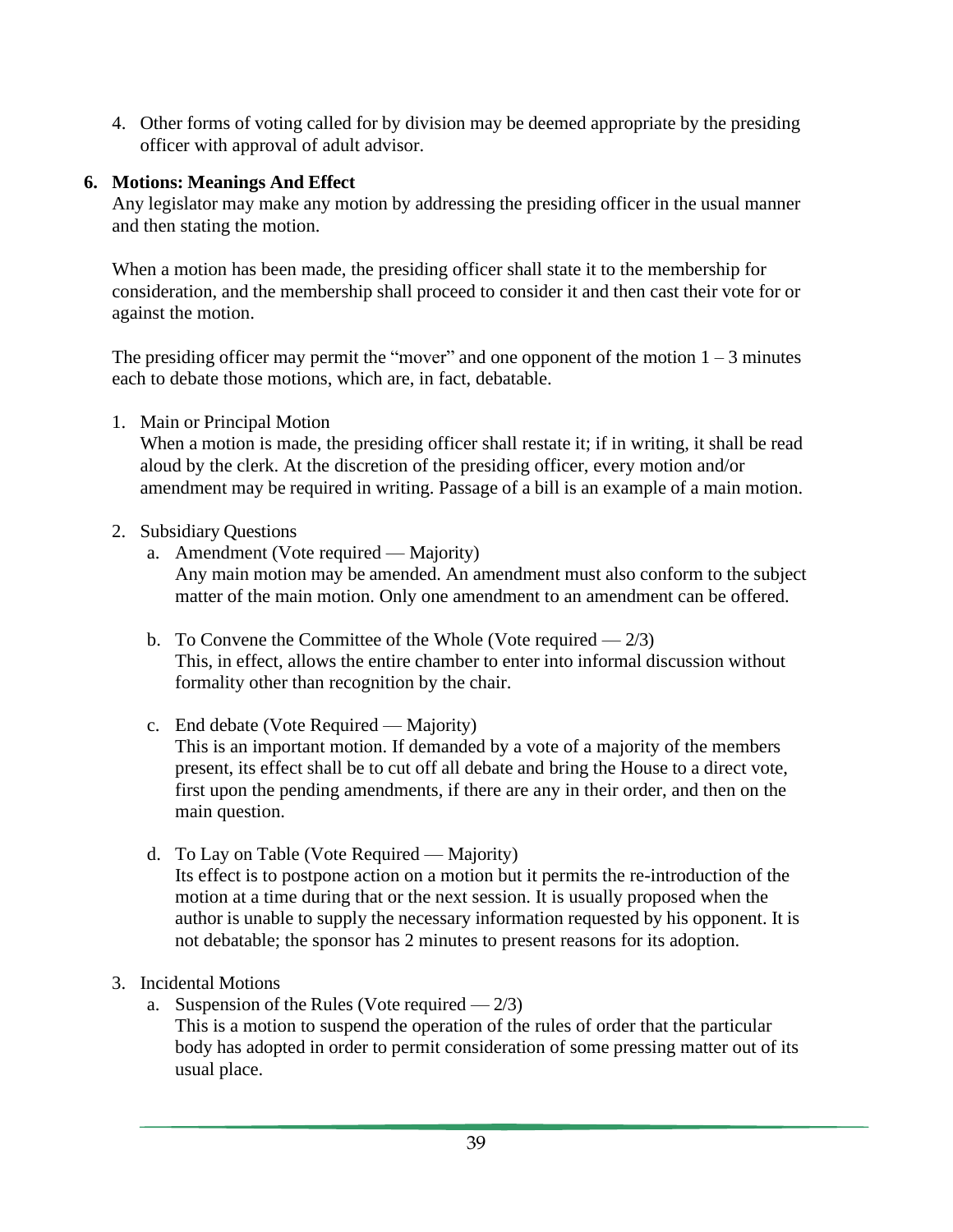- b. Withdrawing a Motion (No vote required) When a motion is before the chamber, the mover may withdraw it by rising and moving its withdrawal. No one but the maker of the original motion can move to withdraw.
- c. Points of Order (No vote required) A legislator, rising to a Point of Order, need not be recognized. The point of order must pertain to the rules and nothing else.
- 4. To Adjourn or Recess (Vote Required Majority) This is a highly privileged motion and must be for a certain time. A motion to adjourn takes precedence over a motion to recess. (Due to the 4-H Legislature schedule, adjourning is performed only at the time prescribed in the schedule or with the Steering Committee's approval).
- 5. To Amend a Bill (Vote Required Majority) The majority of all motions may be made orally, but amendment motions must be made in writing and must amend the proper section of any legislative matter to be effective. An amendment may be offered to any proposition by any member at the time the proposition is before the membership for consideration. An amendment is adopted by majority vote.
- 6. Postpone Indefinitely (Vote Required —2/3) This motion is self-explanatory. The effect will be to kill the bill or proposition by a 2/3 vote.
- 7. Reconsider a Vote (Vote Required 2/3) This motion is made when a vote has been taken on a proposition and a member desires, for some reason, to reconsider the vote by which the bill, amendment or proposition was passed or defeated. If the motion carries, it brings the matter back before the membership for further consideration. Any member who voted on the prevailing side may make it, and the motion can be adopted. No question can be reconsidered more than one time.
- 8. Call the Previous Question (Vote Required  $-2/3$ ) This is an important motion. Any member can call for the previous question by addressing the presiding officer in the usual manner. The usual reason for calling for the previous question is to cut off debate or an amendment harmful to a proposition. The adoption of such a motion ends debate and kills any amendment on the desk which has not been brought to the floor. It brings the main questions to a vote, along with any amendments that have already been passed. Sponsors will be allowed a final summation.
- 9. Call the Question on the Amendment (Vote Required Majority) This motion ends debate and moves for an immediate vote on the amendment. Sponsors of the amendment get no final summation. Whether the amendment passes or fails, the presiding officer goes on to the next amendment on the clerk's desk.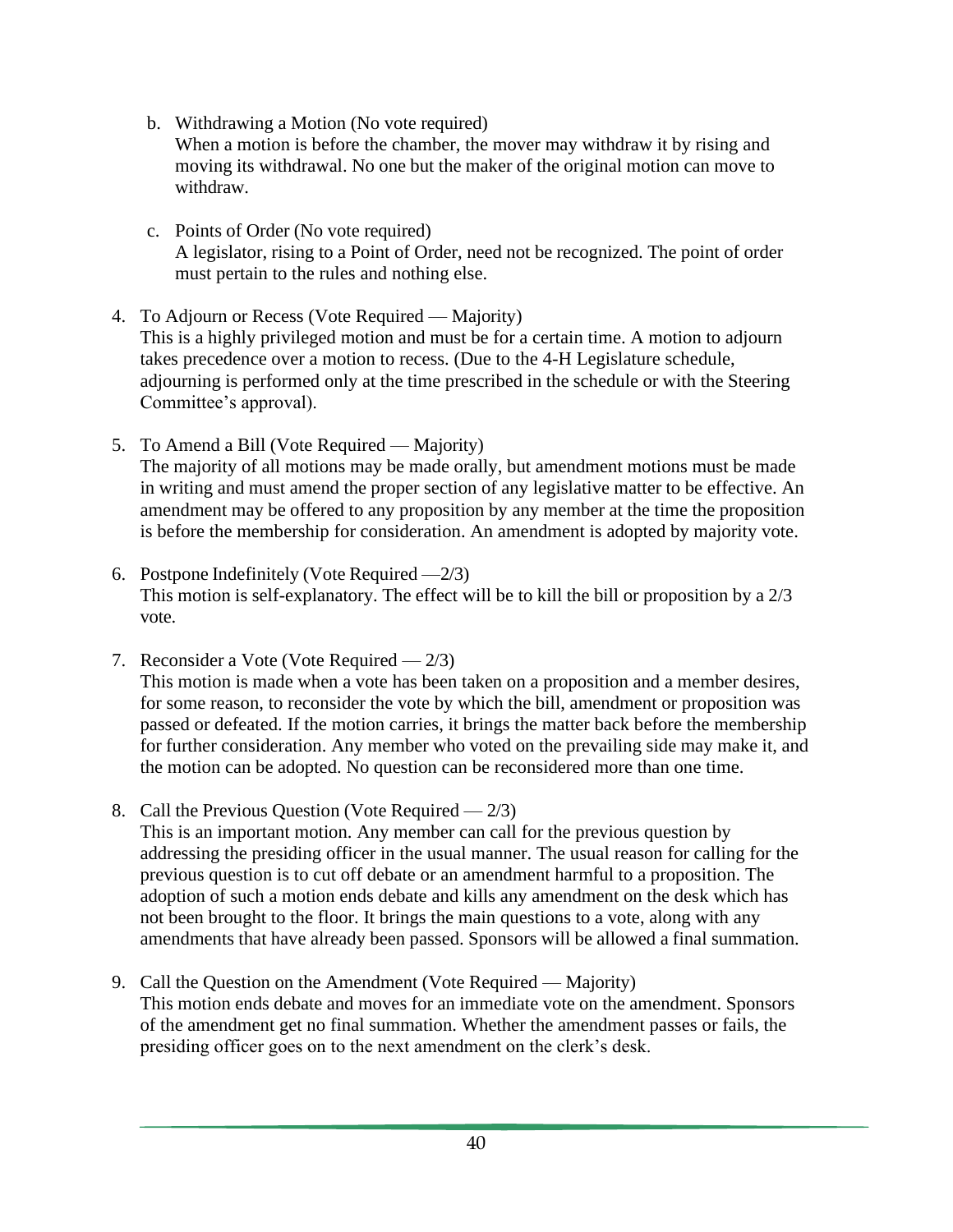- 10. To Take Up A Bill Out of Its Regular Order and Place It At Some Point On The Calendar Other Than At the Top (Vote Required  $-2/3$ ) The motion is made that the rules be waived and that the bill be placed at a designated place on the calendar.
- 11. To Take a Bill Out of Its Regular Order and Place It At the Top Of The Calendar (Vote Required — Unanimous)
- 12. To Place A Bill On The Calendar Despite An Unfavorable Committee Report (Vote Required  $-2/3$ ) The sponsor of this motion will be given two (2) minutes to present his reasons for adoption. Not debatable. Vote will immediately follow the sponsor's statements.
- 13. To Strike Enacting Clause (Vote Required Majority) Must be proposed in a written amendment, which must be received by the clerk before the bill patron's summation begins.

#### **7. Proper Language & Procedures Used For Bill Passage – Example**

- 1. **President/Speaker:** "We will now revert to the order of passage of bills."
- 2. **Sponsor of Bill Coming Up Next on Calendar:** Gains recognition and says, "Mr./Madam President/Speaker, I move that the rules be waived and House Bill No. be read for a second time by the title only."
- 3. **President/Speaker:** "It has been moved that Bill No. be read for a second time by title noting changes made in committee. Is there an objection to the motion? Hearing none, will the Secretary/Clerk now read Bill No. for the second time by title noting changes made in the committee."
- 4. **Secretary/Clerk:** (Reads the bill by title only, noting changes made in committee) "Bill , a bill to be entitled …"
- 5. **President/Speaker:** "The sponsor has three (3) minutes to present the bill."
- 6. **Sponsor:** Goes to the front of the chamber and presents the bill.
- 7. **President/Speaker:** "We are now in order for non-debatable technical questions."
- 8. (Legislator rises) **President/Speaker:** "For what reason does the representative/senator rise?"
- 9. **Legislator:** (states name and county) "I rise to ask a non-debatable, technical question of the sponsor."
- 10. **President/Speaker:** "Will the sponsor yield to a non-debatable, technical question?"
- 11. **Sponsor:** "Yes, I yield." (Sponsor may yield to all questions or one at a time)
- 12. **President/Speaker:** "The Sponsor has yielded; you may ask your question."
- 13. **Legislator:** (asks question) **—** Sponsor answers (Other legislators may be recognized to ask non-debatable, technical questions until time expires).
- 14. **President/Speaker:** "We are now open for debate on the floor. We will have *x* rounds of con/pro debate for *x* minutes each."
- 15. (Legislator rises) **President/Speaker:** "For what reason does the representative/senator rise?"
- 16. **Legislator:** "I rise to speak con (or pro) on this bill."
- 17. **President/Speaker:** "You may make your statement"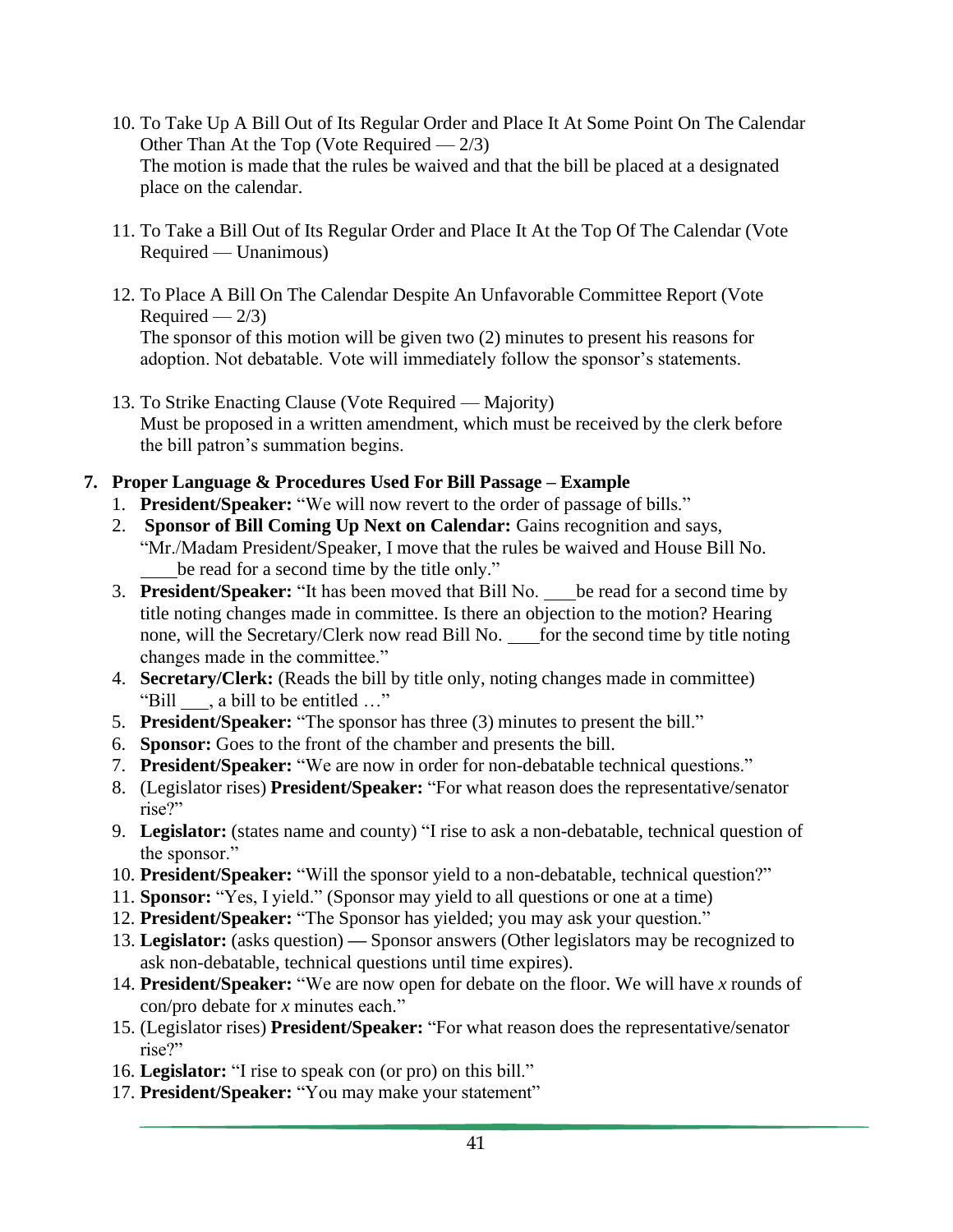- 18. (Debate is continued by legislators from their assigned seats on an alternating basis, one con/pro speaker, minutes each until three con and three pro speakers have been heard. If a legislator does not use the full 3 minutes he/she may yield his/her time to a "like speaker" or to a specific representative/senator. If time is not yielded, time is called and the debate reverts to the opposing side. Representatives/senators must gain permission from the presiding officer before debating. Debate may continue by a decision of the chair or by a motion to extend debate.)
- 19. **President/Speaker:** "The bill sponsor has three (3) minutes to close."
- 20. **Sponsor:** Returns to the front of the chamber and presents his closing arguments. When finished, he then says: "Mr./Madam Speaker/President, I move the rules be further waived and that Bill No. be read for a third time by title only and placed on final passage."
- 21. **President/Speaker:** "It has been moved that Bill No. be read for a third and final time by title only. Is there an objection to the motion?" Hearing none, "Will the Secretary/Clerk now read House Bill No. for the third and final time by title only?"
- 22. **Secretary/Clerk:** Reads the bill by title only.
- 23. **President/Speaker:** "Are there any amendments on the desk?" (If so, they are read by the Secretary/Clerk)
	- At this point, if there are amendments, each is taken up in order as read. The amendment sponsor has two (2) minutes to present amendment. An opposition speaker is then given two minutes. Debate continues until there have been two (2) pro and two (2) con speakers. The amendment sponsor then has one minute to summarize.
	- Vote on each amendment is taken and recorded.
	- After all amendments have been disposed of, the original bill sponsor is recognized and says…
- 24. **Sponsor:** "Mr./Madam President/Speaker, I move that Bill No. does now pass." (Motion for the previous question)
- 25. **President/Speaker:** "Representative/Senator \_\_\_\_\_\_\_ moves that Bill No. \_\_\_ does now pass. This vote is on the final passage of Bill No. \_\_\_." "The Secretary/Clerk will unlock the machine and the members will prepare to vote." "Will the Secretary/Clerk announce the vote?"
- 26. **Secretary/Clerk:** "Mr./Madam President/Speaker there are *x* yeas and *x* naes"
- 27. President/Speaker: "By your vote you have passed (failed to pass) Bill No. \_\_\_."
- 28. **President/Speaker:** "The chair recognizes the sponsor of the next bill."

#### **8. Language For Additional Motions**

#### **EXAMPLES**

- 1. **To recess at a certain time:** "Madam President/Madam Speaker, I move that the Senate/ House adjourn upon the final consideration of Bill No.  $\therefore$
- 2. **Point of Order** Questioning ruling of the chair or procedure: "Madam President/Mr. Speaker, I rise to a Point of Order."
- 3. **To stop debate and bring a vote on the motion (2/3 votes required):** "Mr. President/Madam Speaker, I move the Previous Question of the adoption of the amendment (or passage of a bill)."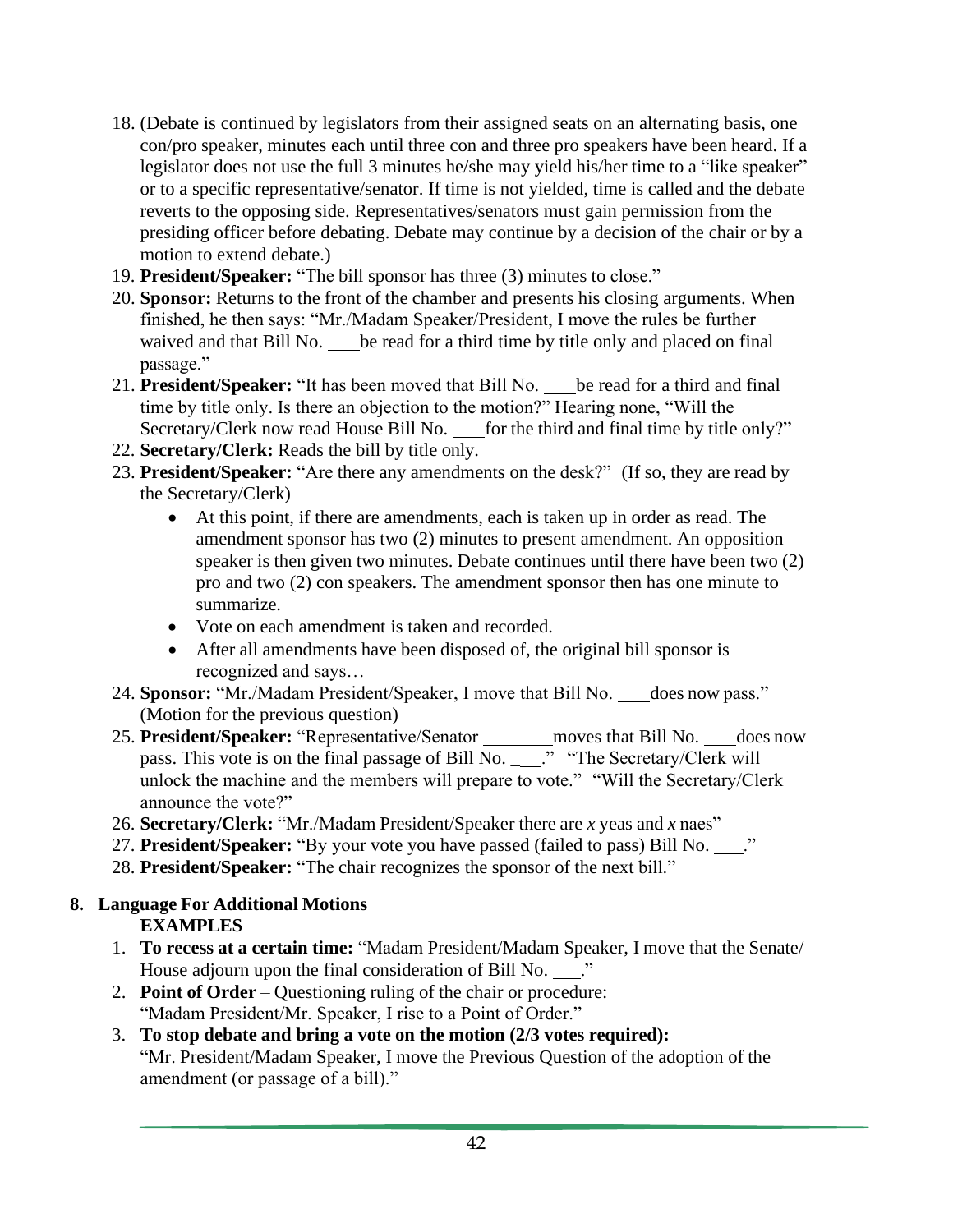- 4. **To fail to pass a bill by postponing it indefinitely:** "Madam President/Mr. Speaker, I move that House Bill No. \_\_\_(with pending amendments) be indefinitely postponed."
- 5. **To fail to pass a bill outright:** "Mr. President/Madam Speaker, I move that we strike the enacting clause," (must be in amendment form) OR "I move that we table the bill indefinitely," (may be vocalized).
- 6. **To give the rest of your time to someone who supports your side:** "I yield my time to a favorable (or unfavorable) speaker," OR "I yield my time to (name a specific speaker)."
- 7. **As the bill sponsor, you can give up the right to summarize the bill:** "I waive my right to summation."
- 8. **To take a bill from the table of committee, after an unfavorable report:** (2/3 votes required)"Madam President/Mr. Speaker, I move that Bill No. be taken from the table and placed on the calendar **—** the unfavorable report of the committee to the contrary notwithstanding."
- 9. **To take a bill out of its regular order and place it at some point on the calendar other than at the top** (2/3 votes required): "Mr. President/Madam Speaker, I move that the rules be waived and that Bill No. be placed at position # \_\_\_\_\_ on the calendar."
- 10. **To take the bill out of its regular position and place it at the top of the calendar**  (unanimous required)**:** "Madam President/Mr. Speaker, I move that the rules be waived and that Bill No. be placed at position #1 on the calendar."
- 11. **To ask a question about parliamentary procedure:** (Hypothetical question) "Mr. President/Madam Speaker," After recognition: "Point of Parliamentary Inquiry." Then if the speaker allows, you may ask the question.
- 12. **Point of Clarification:** "Madam President/Mr. Speaker, Point of Clarification, please."
- 13. **To Reconsider:** (As in a motion made by a representative on the prevailing side of a vote to re-vote on the bill.) "Mr. President/Madam Speaker, I move that the Senate/House do now reconsider the vote by which Bill No. passed (or failed to pass)."
- 14. **To Adjourn:** "Madam President/Mr. Speaker, I move that the Senate/House do now adjourn (or adjourn at  $\qquad p.m.$ )."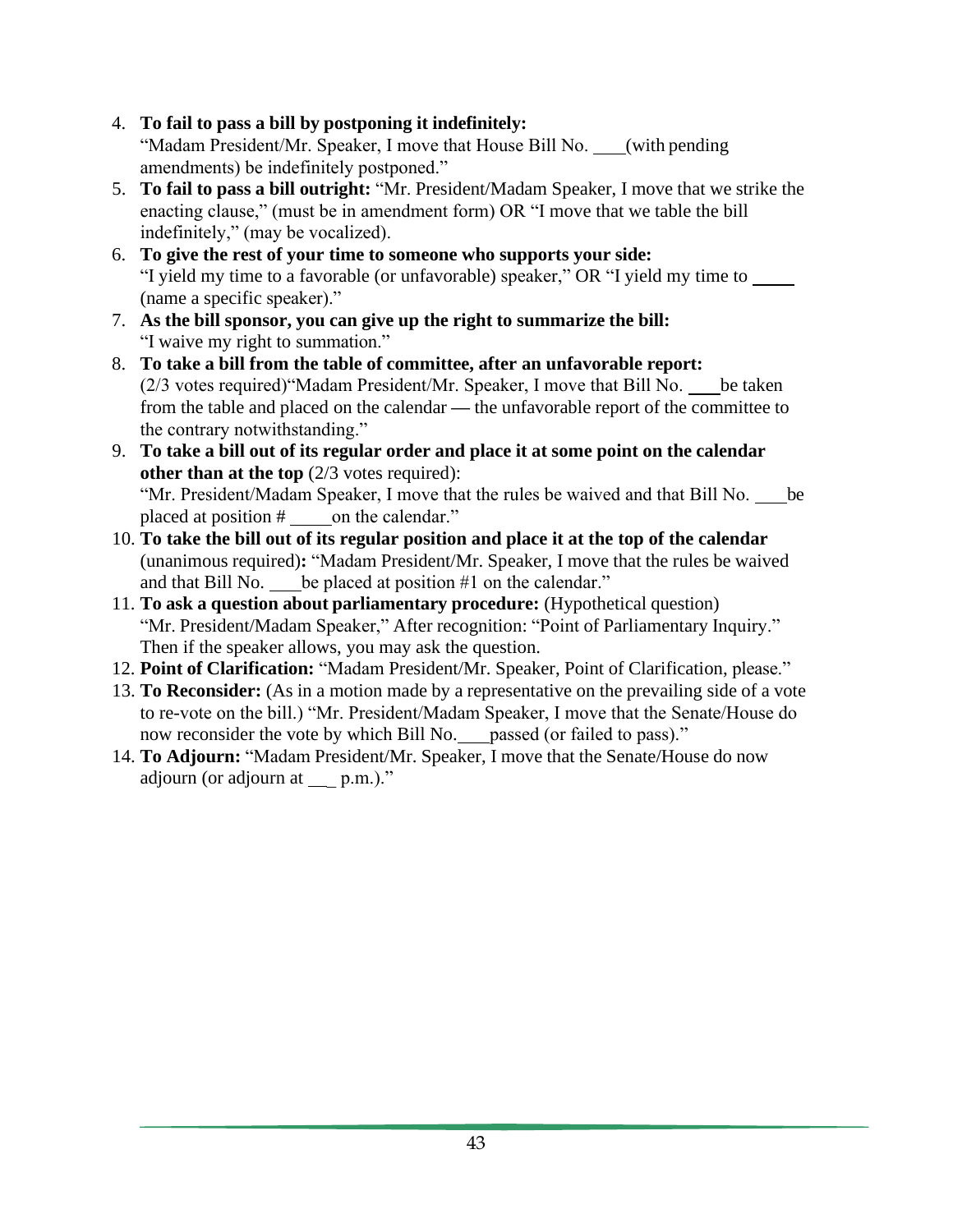#### **2. Drafting Amendments**

a. After a bill has been introduced, any action taken thereon is taken with respect to the bill and

amendments made to that bill.

- b. In writing amendments to a bill, the objective is to make clear the change to be made in the bill.
- c. Form and Style:
	- a. The following examples of form and punctuation are suggested for simple amendments:
		- On Page 2 of the bill, line 17, after "of," insert "the."
		- On Page 3 of the bill, line 1, after "Florida Statute 57.967," insert a period. Delete the rest of line and line 2.
		- On Page 1, after line 15, insert: "(4) In all counties over 300,000 population…"
	- b. Normally, it is not necessary to indicate both the word before and the word after the material to be inserted. Sometimes it is necessary to do so in order to make it clear where the new materials fit into the printed bill.

For example, if the word "of" appeared twice on page 2, line 17, of the bill, the following form would be used: On page 2 of the bill, line 17, after "of" and before "state," insert "the."

- c. In amending a one-page bill, it is not necessary to give the page number in the amendment.
- d. After the phrase "of the bill" has been used once in the bill, it does not needed to be repeated.
- d. When replacing existing material with new material, delete existing material first and then insert new material.
- e. In referring to a punctuation mark, spell out the word rather than use the symbol. For example: On page 4 of the bill, line 3, delete semicolon.
- f. Restore material that the bill proposes to delete from existing law in following manner: On Page 1 of the bill, line 18, restore "3" and delete "2."
- g. Always use clear and simple wording in amendments. The following words and phrases are preferred: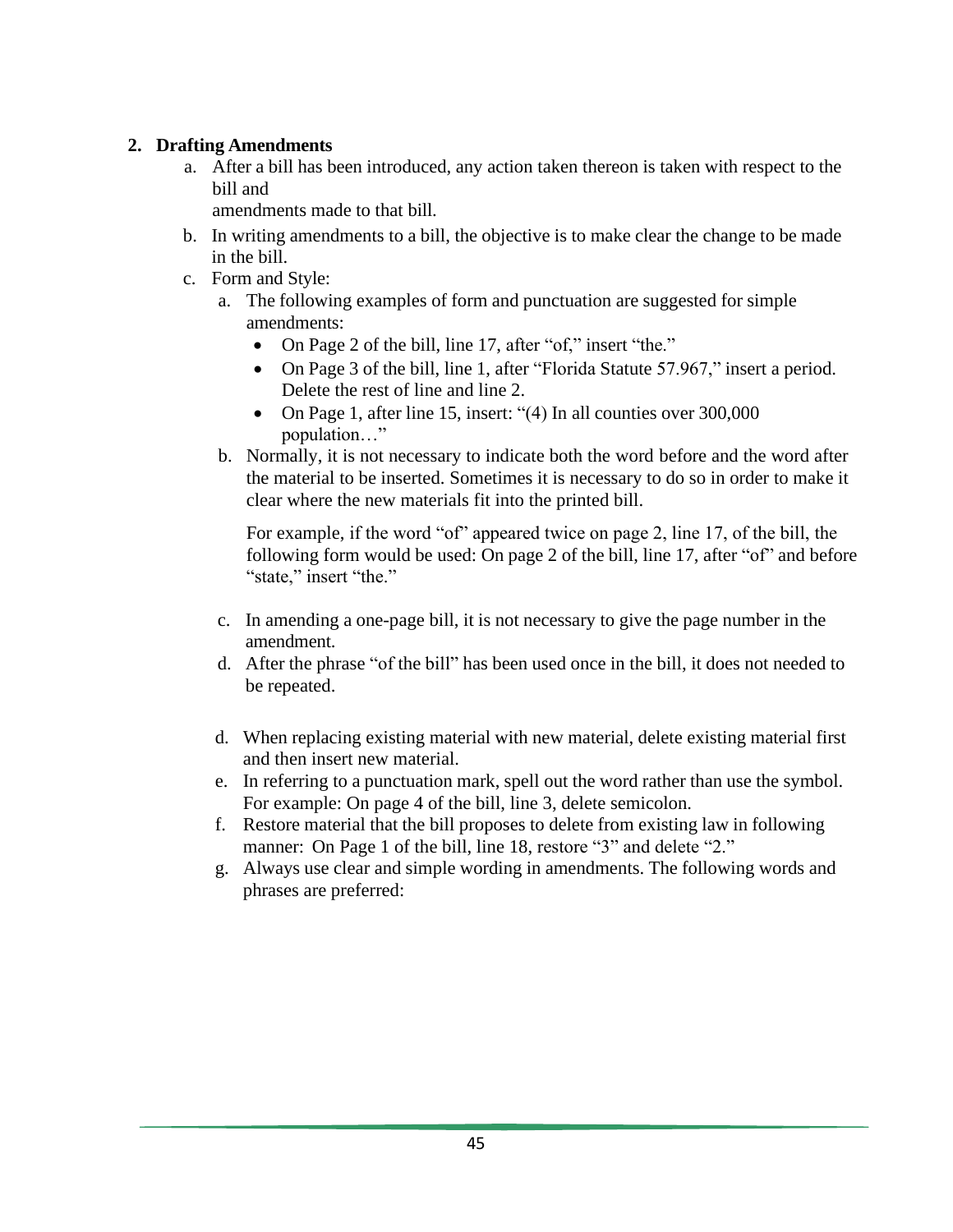| <b>USE</b>                              | <b>AVOID</b>                                                                      |
|-----------------------------------------|-----------------------------------------------------------------------------------|
| 1. Lines 3 through 7                    | 1. Lines 3 through 7, inclusive                                                   |
| 2. Rest of the line                     | 2. Remainder of the line                                                          |
| 3. Insert "penalties"                   | 3. Insert the word "penalties"                                                    |
| 4. After " $(7)$ " and before " $(4)$ " | 4. After the number " $(7)$ " and before the<br>number " $(4)$ "                  |
| 5. Delete " $173.170$ " and insert      | 5. Delete "FS173.170" and in lieu<br>" $173.171$ " thereof insert " $FS173.171$ " |
| 6. Insert                               | 6. Insert the following                                                           |

When more than one change is made in the same line, use the following form: On page 1 of the bill, line 3, after "FS" insert "78.982" and in the same line after "penalties," insert "appropriate money."

When all of a bill is to be deleted, except the title and enacting clause, make sure that the title still applies to new matter, and use the following form:

On page 1 of the bill, delete lines 8 through 19. Select pages 2 through 4 and insert: "Section 1. FS 428.070 is amended to read:  $"418.070$ . (1)..."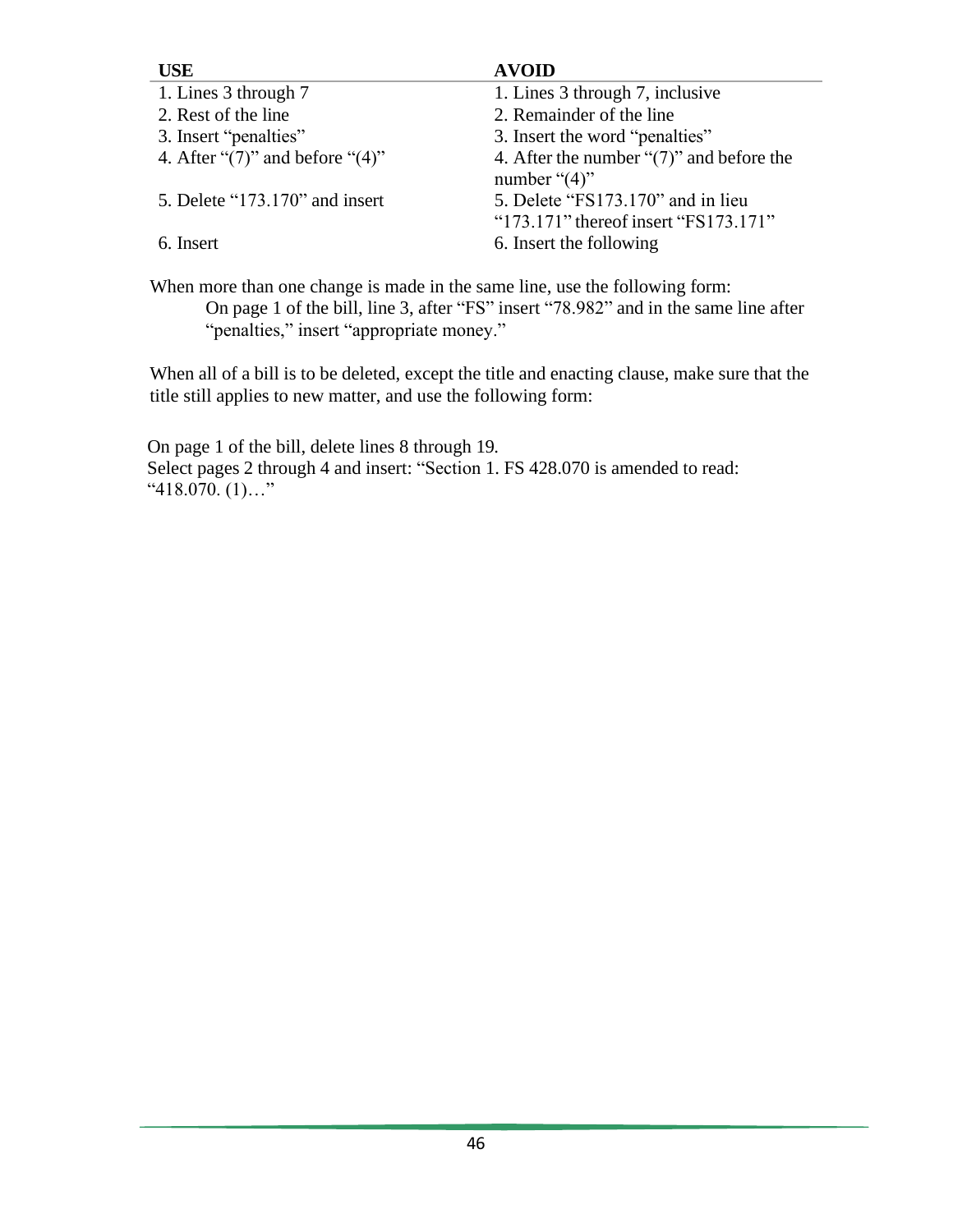#### **J. GLOSSARY OF TERMS**

#### 1. **AMENDMENT**

A proposal to change the original form of a bill. A change may be proposed by committee or individual legislator.

#### 2. **APPEAL**

A legislator may challenge any ruling of the presiding officer by appealing to the entire body to override this decision.

### 3. **APPROPRIATIONS BILL**

A bill authorizing the spending of public money.

#### 4. **BICAMERAL**

Consisting of two houses. All states have bicameral legislatures except Nebraska, which has only one house (unicameral).

#### 5. **BILL**

A proposed law.

#### 6. **BRANCHES OF GOVERNMENT**  Administrative Branch: Governor;

Legislative Branch: Senate and House of Representatives; Judicial Branch: Supreme Court System

#### 7. **CALENDAR**

A list of the bills awaiting action. They are placed in the order in which they will be considered for action on the Chamber floor.

#### 8. **CHAMBER**

Also known as the "Floor," it is the room in which the Senate or the House of Representatives meet (Ex: Senate Chambers, House Chambers).

#### 9. **CLERK OF THE HOUSE OF REPRESENTATIVES**

The person designated by the House of Representatives to assist the members of the House in the detailed processes of enacting laws and to record that history.

#### 10. **COMMITTEE**

A group of Senators or Representatives appointed by the presiding officer to consider an issue or question and to submit a report on its recommendations for action by the body that originated it.

#### 11. **COMMITTEE OF THE WHOLE**

When the chamber votes to convene into the committee of the whole it allows the entire chamber to enter informal discussion of an issue, without formality other than recognition by the chair, (2/3 vote required). It is advantageous when many unanswered questions about a bill come into debate.

#### 12. **COMMITTEE REPORT**

The statement a committee gives when a bill is sent to the Senate or House floor. Committee may: report the bill favorably with amendments, report a substitute bill with the same idea, or report it unfavorably.

#### 13. **CONFERENCE BILL**

A bill that has been passed by both the Senate and the House and will be presented to the Governor for consideration.

#### 14. **CONFERENCE COMMITTEE**

A joint committee composed of the presiding officers of the House and Senate or other designees and other members appointed by the Legislature Planning Committee Chair. The committee reviews bills passed by both houses and decides which bills will become "conference bills." In the event that the Governor vetoes a bill, the committee may work together to develop a plan to override the veto.

#### 15. **CONVENE**

To meet in a formal legislative session.

#### 16. **DEBATE**

To argue the merits of a bill, for and against.

#### 17. **DECORUM**

Appropriate behavior and conduct.

#### 18. **EFFECTIVE DATE**

The date upon which a bill becomes law. When a bill has been passed, this date identifies the time this law guides.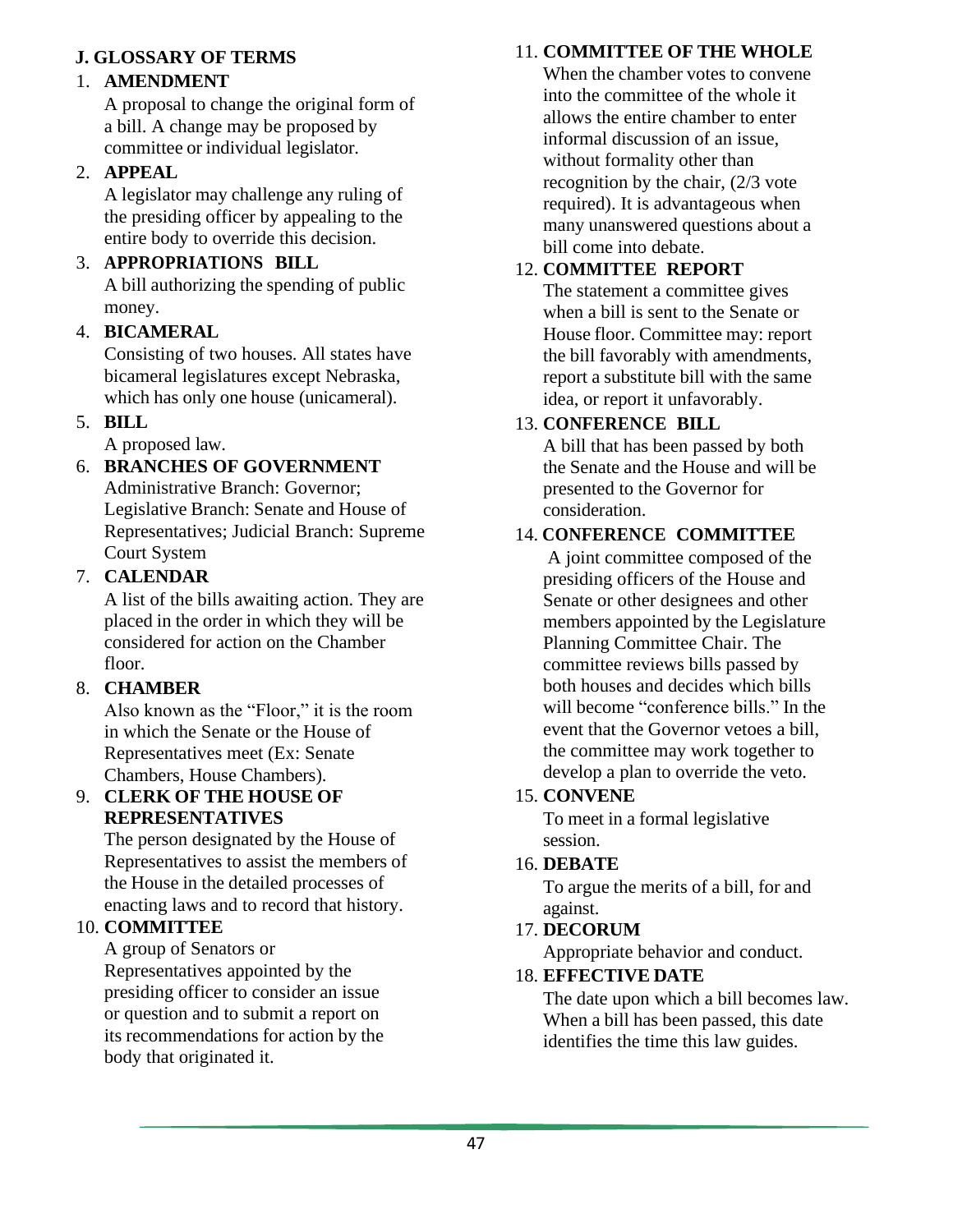#### 19. **ENACTING CLAUSE**

The constitution requires that each law be prefaced by the phrase "Be It Enacted by the Florida 4-H Legislature..." An amendment to strike out the enacting clause kills a proposed law.

#### 20. **LAW**

The final product of the legislative process. It is the end result of the introduction of a bill, its passage by both houses, its approval by the Governor (or the overriding of his veto by the legislature), and its recording by the Secretary of State.

#### 21. **LAYING ON THE TABLE**

"Laying something on the table" usually means disposing of the matter for the legislative session. A motion to "lay on the table", if adopted, has the effect of killing the motion. A motion may be taken from the table with a 2/3 vote.

#### 22. **LEGISLATIVE AIDE**

A lobbyist who is assigned as an assistant to a legislator; like the Governor, President of the Senate, etc. This position is not utilized every year.

#### 23. **MAJORITY PARTY**

The political party having more than a majority of seats in a house.

#### 24. **MINORITY PARTY**

The political party having fewer than a majority of seats in a house.

#### 25. **MOTION**

This action on the floor of the chamber results from a member making a request (a motion). A motion is a proposal, usually oral, made to the presiding officer and relating to the business being discussed. The rules determine the importance of the motion and whether it is to be considered.

#### 26. **PARTY LEADER**

Works to educate4-H Legislature participants about the party platforms and encourage participants to join and then vote their party. To control your party and make sure they know what they are for and against. To encourage debate in a professional manner, keep the party aware of what they are for and against, and restrain them from slinging insults at the other party.

#### 27. **PARTY WHIP**

To assist the Party Leader in the running of the party on the floor, committee meetings and other meetings. This position is not utilized every year.

#### 28. **POINT OF ORDER**

It means (when stated) that some member is challenging either what is happening or what he thinks is about to happen.

#### 29. **PRESIDENT OF THE**

**SENATE** The presiding officer of the Senate. He or she is designated as president by the majority party in caucus and then elected by the full membership of the Senate for a term of two (2) years.

#### 30. **PRESIDENT PRO TEMPORE OF THE SENATE**

Literally translated, president "for a time." He or she performs specified duties as prescribed by the Senate Rules or the Senate President.

#### 31. **PREVIOUS QUESTION**

A motion for the "Previous Question" requests an end to debate on a certain subject (amendment or bill), so a vote can be taken.

#### 32. **REPEAL**

The removal of a provision from the law.

#### 33. **RULES**

The rules of each house determine how it will conduct its daily business.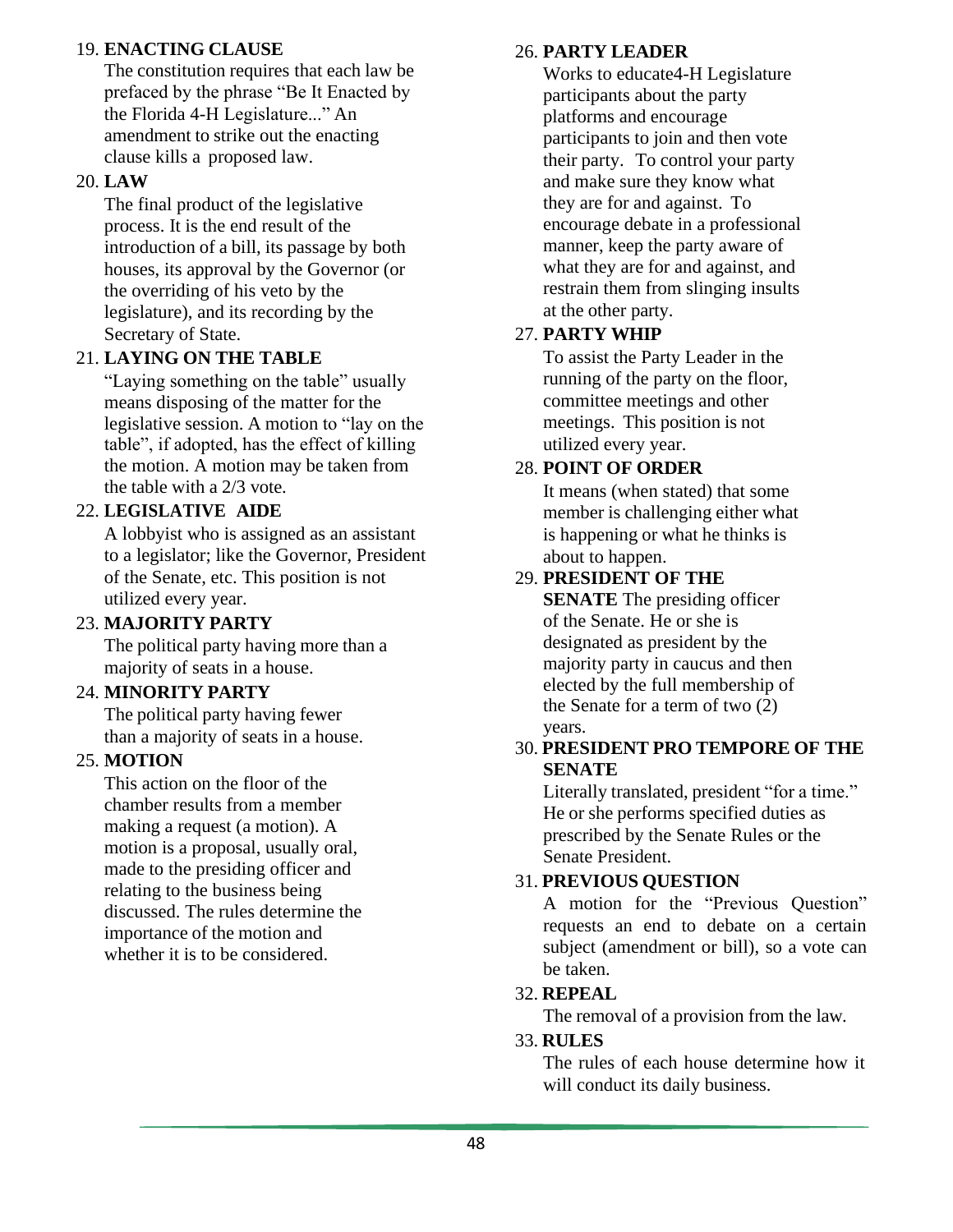#### 34. **RULES COMMITTEE**

A committee of Legislature Leadership members who sets the calendar for the legislative session.

#### 35. **SECRETARY OF THE SENATE**

The person elected by the Senate to assist Senate officers, members, and staff in the detailed processes of enacting laws and to record that history.

#### 36. **SERGANT AT ARMS**

The person in each house who is responsible for the security of the legislative house and the maintenance of that house's property.

#### 37. **SESSION**

The period during which the legislature meets.

#### 38. **SPEAKER OF THE HOUSE OF REPRESENTATIVES**

The presiding officer of the House of Representatives. He or she is designated as the speaker by the majority party in caucus and then elected by the full membership of the House for a term of two (2) years.

#### 39. **SPEAKER PRO TEMPORE OF THE HOUSE**

This person accepts the duties of the Speaker of the House when the speaker isn't available to fulfill those duties as prescribed.

#### 40. **SPONSOR**

A bill's sponsor is the legislator introducing it.

#### 41. **SUPER COMMITTEE**

A combination of the Ag and Government, Commerce & Transportation committees, Education and Health & Human Services committees and Criminal Justice and Juvenile Justice committees to streamline committee meetings at 4-H Legislature. As needed.

#### 42. **"THE FLOOR"**

Refers to the full body of the Senate or House who will take action on a proposed bill.

#### 43. **TITLE**

The constitution requires each bill to be prefaced by a concise statement of its content.

#### 44. **VETO**

Return by the Governor to the legislature of a bill without his or her signature; the veto message from the Governor usually explains why he or she thinks the bill should not become law.

#### 45. **VOTE**

A decision on a question, either affirmative or negative.

#### 46. **WAIVE THE RULES**

The constitution and the rules of the legislature provide a series of braking actions on the passage of bills. But if 2/3 of the members present are agreeable to foregoing such procedural steps as reading the bill on three (3) separate days, then the motion to waive the rules is in order.

#### 47. **WAIVE**

To forfeit, or to give up.

#### 48. **YIELD**

To give (as in to "yield to a like speaker").

#### **K. APPENDICES**

- **1. Template for Drafting an Amendment**
- **2. Sources of Resources for Bill Writing & Research**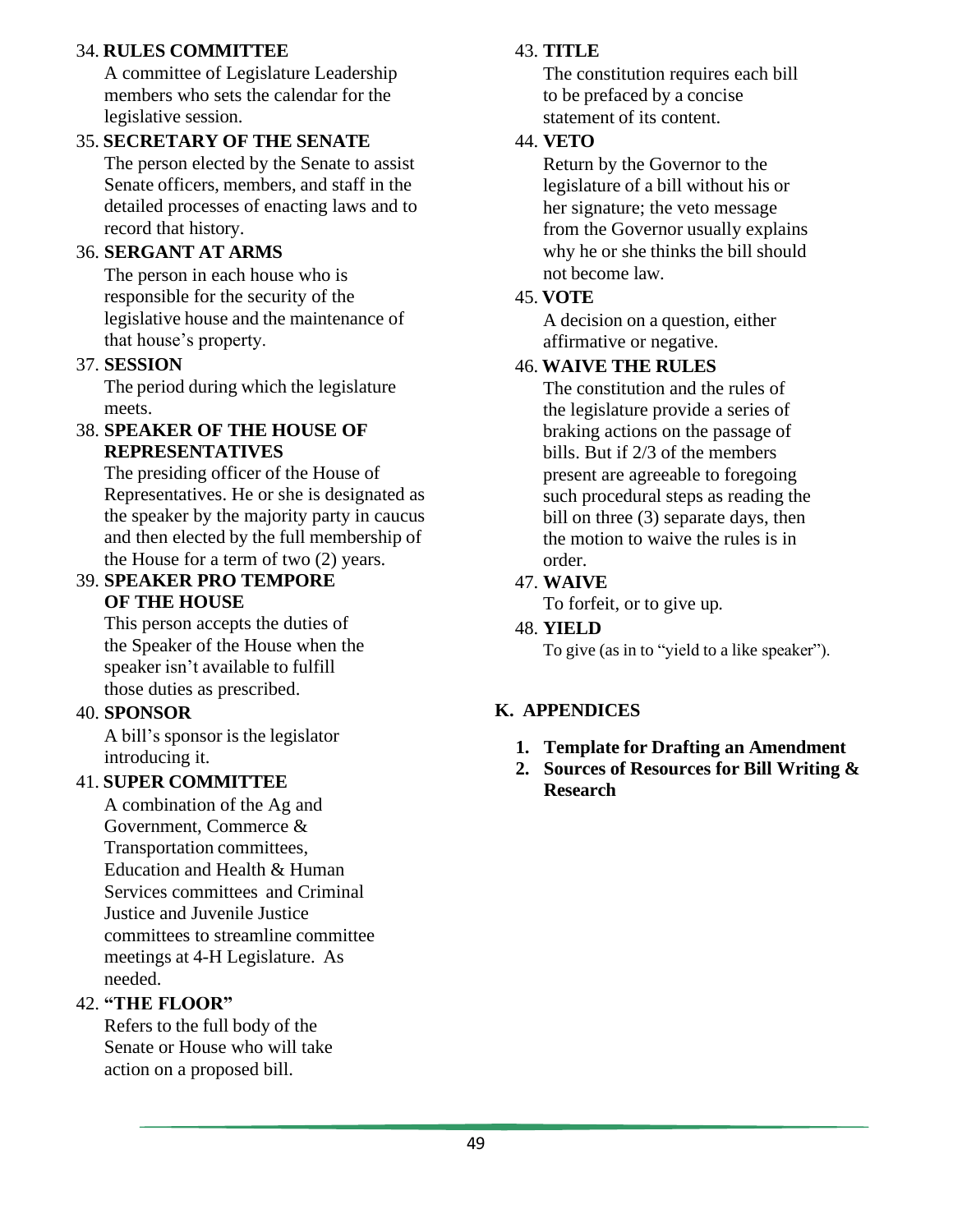|                         | <b>Amendment</b>         |  |  |
|-------------------------|--------------------------|--|--|
| Sponsor:                |                          |  |  |
|                         | Amendment No: Pass Fail: |  |  |
| $\mathbf{1}$            |                          |  |  |
| $\mathbf{2}$            |                          |  |  |
| 3                       |                          |  |  |
| $\overline{4}$          |                          |  |  |
| $\mathfrak{S}$          |                          |  |  |
| 6                       |                          |  |  |
| $\boldsymbol{7}$        |                          |  |  |
| $\,8\,$<br>$\mathbf{9}$ |                          |  |  |
| 10                      |                          |  |  |
| 11                      |                          |  |  |
| 12                      |                          |  |  |
| 13                      |                          |  |  |
| 14                      |                          |  |  |
| 15                      |                          |  |  |
| 16                      |                          |  |  |
| 17                      |                          |  |  |
| 18                      |                          |  |  |
| 19                      |                          |  |  |
| 20                      |                          |  |  |
| 21                      |                          |  |  |
| $22\,$                  |                          |  |  |
| 23                      |                          |  |  |
| 24                      |                          |  |  |
| 25                      |                          |  |  |
| 26                      |                          |  |  |
|                         |                          |  |  |

#### **Florida 4-H Legislature**

*RETURN TO SECRETARY* of the *SENATE or CLERK* of the *HOUSE*